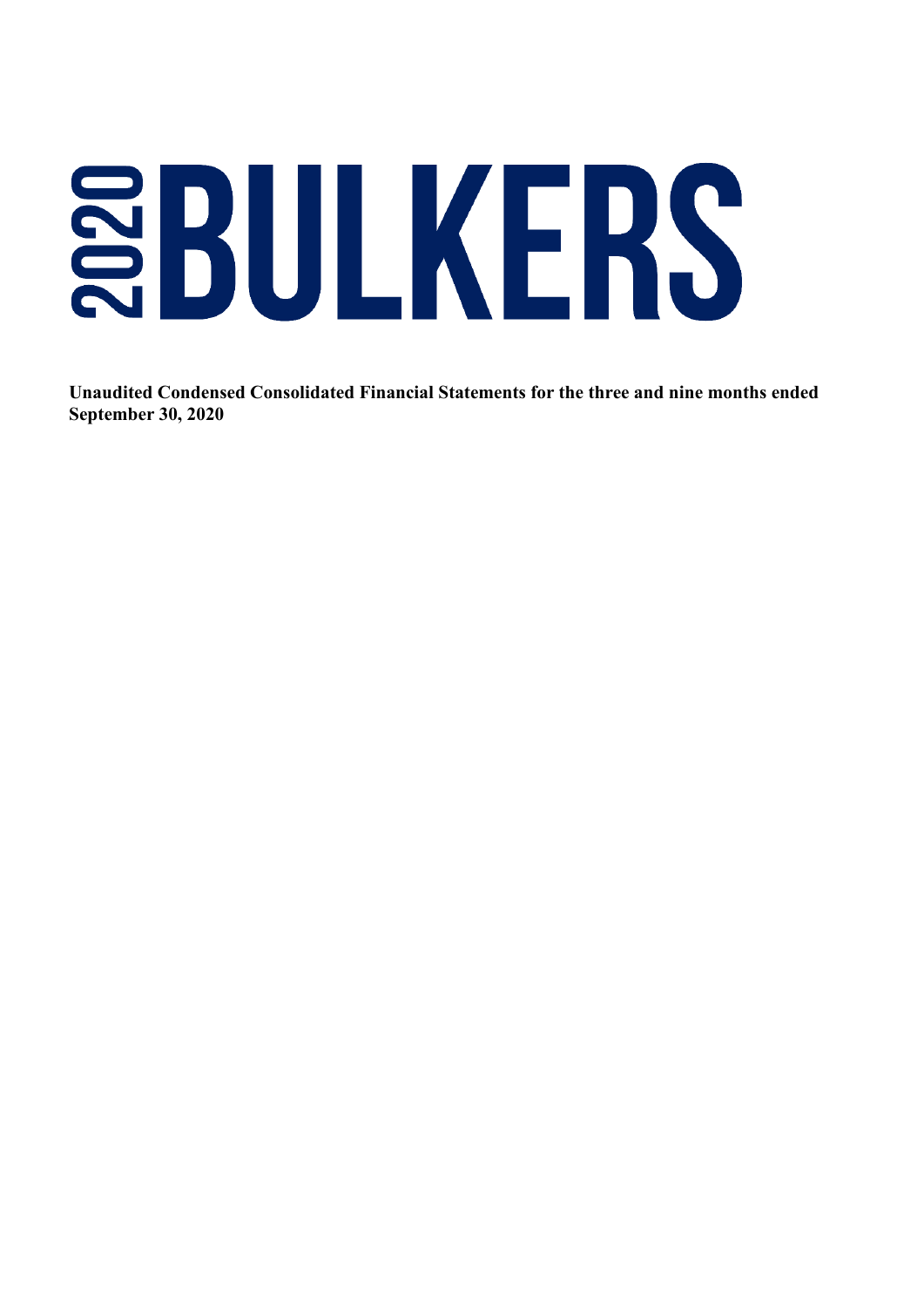# **Unaudited Condensed Consolidated Statements of Operations**

|                                                                                                              | 3 months to    | 3 months to    | 9 months to<br>September 30, September 30, September 30, September 30, | 9 months to              |
|--------------------------------------------------------------------------------------------------------------|----------------|----------------|------------------------------------------------------------------------|--------------------------|
| (In millions of US\$ except per share data)                                                                  | 2020           | 2019           | 2020                                                                   | 2019                     |
| <b>Operating revenues</b>                                                                                    |                |                |                                                                        |                          |
| Time charter revenues                                                                                        | 15.7           | 2.2            | 34.3                                                                   | 2.2                      |
| <b>Total operating revenues</b>                                                                              | 15.7           | 2.2            | 34.3                                                                   | 2.2                      |
| <b>Operating expenses</b>                                                                                    |                |                |                                                                        |                          |
| Vessel operating expenses                                                                                    | (3.9)          | (0.3)          | (9.2)                                                                  | (0.3)                    |
| Voyage expenses and commission                                                                               | (0.3)          |                | (1.0)                                                                  |                          |
| General and administrative expenses                                                                          | (0.9)          | (1.0)          | (2.2)                                                                  | (3.3)                    |
| Depreciation and amortization                                                                                | (2.9)          | (0.1)          | (7.0)                                                                  | (0.2)                    |
| <b>Total operating expenses</b>                                                                              | (8.0)          | (1.4)          | (19.4)                                                                 | (3.8)                    |
| <b>Operating profit (loss)</b>                                                                               | 7.7            | 0.8            | 14.9                                                                   | (1.6)                    |
| Financial income (expenses), net<br>Interest expense, net of capitalised interest<br>Other financial expense | (2.8)<br>(0.1) |                | (7.0)<br>(0.4)                                                         | $\sim$                   |
| Total financial income (expenses), net                                                                       | (2.9)          |                | (7.4)                                                                  |                          |
| Net income (loss) before income taxes<br>Income tax                                                          | 4.8            | 0.8            | 7.5                                                                    | (1.6)                    |
| Net income (loss)                                                                                            | 4.8            | 0.8            | 7.5                                                                    | (1.6)                    |
| Per share information:                                                                                       |                |                |                                                                        |                          |
| Basic earnings (loss) per share                                                                              | 0.22           | 0.03           | 0.34                                                                   | (0.09)                   |
| Diluted earnings (loss) per share                                                                            | 0.22           | 0.03           | 0.34                                                                   | (0.09)                   |
| <b>Consolidated Statements of Comprehensive income (loss)</b>                                                |                |                |                                                                        |                          |
| Net profit (loss)                                                                                            | 4.8            | 0.8            | 7.5                                                                    | (1.6)                    |
| Unrealized gain (loss) on interest rate swaps                                                                | (0.2)          |                | (1.9)                                                                  |                          |
| Translation adjustments                                                                                      | (0.1)          |                | (0.1)                                                                  |                          |
| Other comprehensive income (loss)                                                                            | (0.3)          | $\blacksquare$ | (2.0)                                                                  | $\overline{\phantom{0}}$ |
| Total comprehensive income (loss)                                                                            | 4.5            | 0.8            | 5.5                                                                    | (1.6)                    |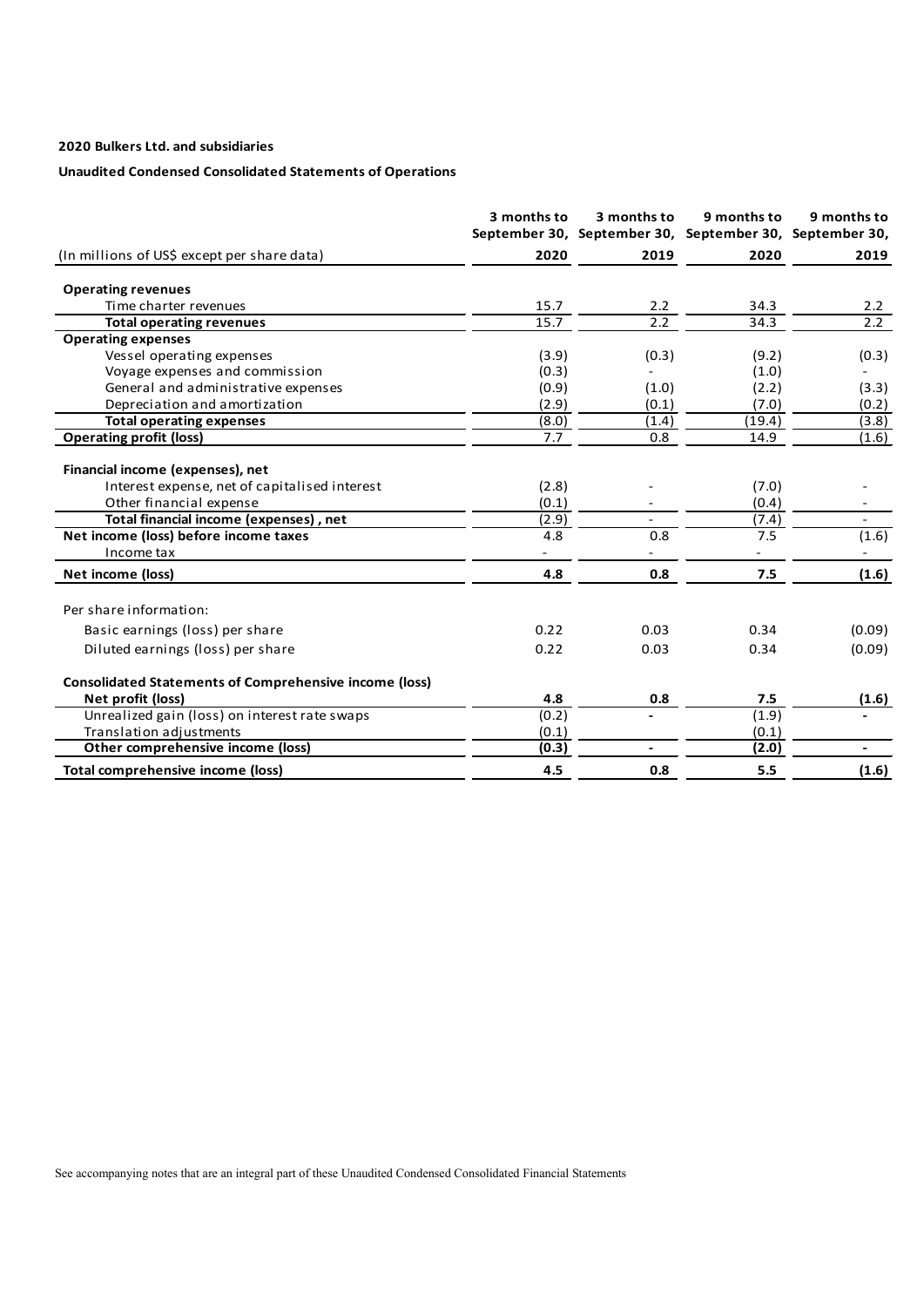# **Unaudited Condensed Consolidated Balance Sheets**

|                                                                         | September 30, | December 31,   |
|-------------------------------------------------------------------------|---------------|----------------|
| (In millions of US\$)                                                   | 2020          | 2019 (audited) |
| <b>ASSETS</b>                                                           |               |                |
| <b>Current assets</b>                                                   |               |                |
| Cash and cash equivalents                                               | 19.4          | 20.1           |
| Restricted cash                                                         | 0.1           | 0.1            |
| Trade receivables                                                       | 0.1           | 0.9            |
| Accrued revenues                                                        | 0.2           |                |
| Other current assets                                                    | 2.6           | 1.8            |
| <b>Total current assets</b>                                             | 22.4          | 22.9           |
| Long term assets                                                        |               |                |
| Vessels and equipment, net                                              | 375.3         | 188.8          |
| Newbuildings                                                            |               | 69.5           |
| Other long-term assets                                                  | 0.2           | 1.9            |
| <b>Total long-term assets</b>                                           | 375.5         | 260.2          |
| <b>Total assets</b>                                                     | 397.9         | 283.1          |
|                                                                         |               |                |
| <b>LIABILITIES AND EQUITY</b>                                           |               |                |
| <b>Current liabilities</b>                                              |               |                |
| Current portion of long-term debt                                       | 14.8          | 8.1            |
| Accounts payable                                                        | 0.7           | 0.7            |
| Accrued expenses                                                        | 2.2           | 2.7            |
| Declared dividend                                                       | 0.7           |                |
| Other current liabilities                                               | 1.5           | 1.2            |
| <b>Total current liabilities</b>                                        | 19.9          | 12.8           |
| Long term liabilities                                                   |               |                |
| Long-term debt                                                          | 234.6         | 132.0          |
| Other long-term liabilities                                             | 1.8           | 0.2            |
| <b>Total long-term liabilities</b>                                      | 236.4         | 132.2          |
| <b>Commitments and contingencies</b>                                    |               |                |
| <b>Equity</b>                                                           |               |                |
| Common shares of par value US\$1.0 per share: authorized 75,000,000     |               |                |
| (2019:75,000,000). Issued and outstanding 22,170,906 (2019: 22,170,906) | 22.2          | 22.2           |
| Additional paid-in capital                                              | 105.6         | 120.2          |
| Contributed surplus                                                     | 15.0          | $\overline{a}$ |
| Accumulated other comprehensive income                                  | (2.0)         |                |
| Retained earnings (Accumulated deficit)                                 | 0.8           | (4.3)          |
| <b>Total shareholders' equity</b>                                       | 141.6         | 138.1          |
| Total liabilities and shareholders' equity                              | 397.9         | 283.1          |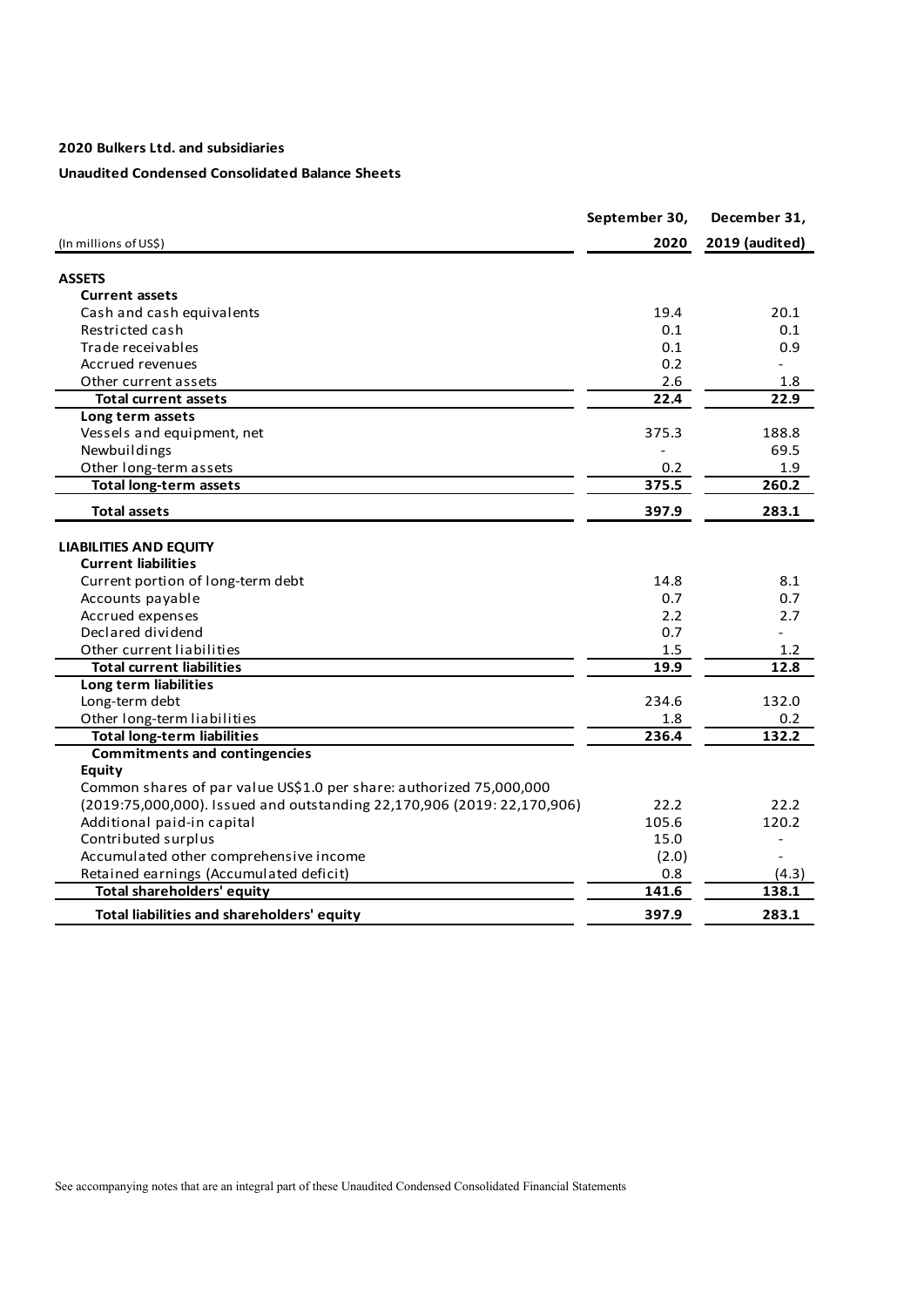# **Unaudited Condensed Consolidated Statements of Cash Flows**

| (In millions of US\$)                                                       | 3 months to<br>September 30,<br>2020 | 3 months to<br>September 30,<br>2019 | 9 months to<br>September 30,<br>2020 | 9 months to<br>September 30,<br>2019 |
|-----------------------------------------------------------------------------|--------------------------------------|--------------------------------------|--------------------------------------|--------------------------------------|
| Net profit (loss)                                                           | 4.8                                  | 0.8                                  | 7.5                                  | (1.6)                                |
| Share based compensation                                                    | 0.1                                  | 0.3                                  | 0.4                                  | 1.3                                  |
| Depreciation and amortization                                               | 2.9                                  | 0.1                                  | 7.0                                  | 0.2                                  |
| (Increase) decrease in accounts receivable                                  | 0.3                                  | (0.6)                                | 0.8                                  | (0.6)                                |
| Increase (decrease) in accrued revenues                                     | 0.3                                  |                                      | (0.2)                                |                                      |
| Increase (decrease) in accounts payable                                     | (0.3)                                | 0.3                                  |                                      | 0.3                                  |
| Change in other current items related to operating activities               | (0.8)                                | 0.2                                  | (0.7)                                | 0.5                                  |
| Change in other long-term items related to operating activities             |                                      | $\overline{\phantom{a}}$             |                                      | (0.1)                                |
| Net cash provided by (used in) operating activities                         | 7.3                                  | $1.1$                                | 14.8                                 |                                      |
| <b>Investing activities</b>                                                 |                                      |                                      |                                      |                                      |
| Short term Ioan                                                             |                                      |                                      |                                      | (0.9)                                |
| Additions to newbuildings                                                   | (0.2)                                | (57.0)                               | (124.0)                              | (123.3)                              |
| Net cash used in investing activities                                       | (0.2)                                | (57.0)                               | (124.0)                              | (124.2)                              |
| <b>Financing activities</b>                                                 |                                      |                                      |                                      |                                      |
| Proceeds, net of deferred loan costs, from issuance of                      |                                      |                                      |                                      |                                      |
| long-term debt                                                              |                                      | 59.1                                 | 118.9                                | 64.9                                 |
| Repayment of long-term debt                                                 | (3.8)                                |                                      | (8.7)                                |                                      |
| Dividends paid                                                              | (0.2)                                |                                      | (1.7)                                |                                      |
| Net proceeds from share issuances                                           |                                      | 0.9                                  |                                      | 63.6                                 |
| Net cash provided by (used in) financing activities                         | (4.0)                                | 60.0                                 | 108.5                                | 128.5                                |
| Net increase (decrease) in cash and cash equivalents<br>and restricted cash | 3.1                                  | 4.1                                  | (0.7)                                | 4.2                                  |
| Cash and cash equivalents and restricted cash at beginning                  | 16.4                                 | 0.4                                  | 20.2                                 | 0.3                                  |
| of period                                                                   |                                      |                                      |                                      |                                      |
| Cash and cash equivalents and restricted cash at end of period              | 19.5                                 | 4.5                                  | 19.5                                 | 4.5                                  |
| Supplemental disclosure of cash flow information                            |                                      |                                      |                                      |                                      |
| Non-cash settlement of convertible debt                                     |                                      |                                      |                                      | (8.0)                                |
| Non-cash share issuance                                                     |                                      |                                      |                                      | 8.0                                  |
|                                                                             |                                      | (4.3)                                |                                      | (4.3)                                |
| Non-cash payment in respect of newbuildings                                 |                                      |                                      |                                      |                                      |
| Issuance of debt as non-cash settlement for newbuild                        |                                      |                                      |                                      |                                      |
| delivery instalment                                                         |                                      | 4.3                                  |                                      | 4.3                                  |
| Interest paid, net of capitalised interest                                  | (2.5)                                |                                      | (5.6)                                |                                      |
| Income taxes paid                                                           |                                      |                                      |                                      |                                      |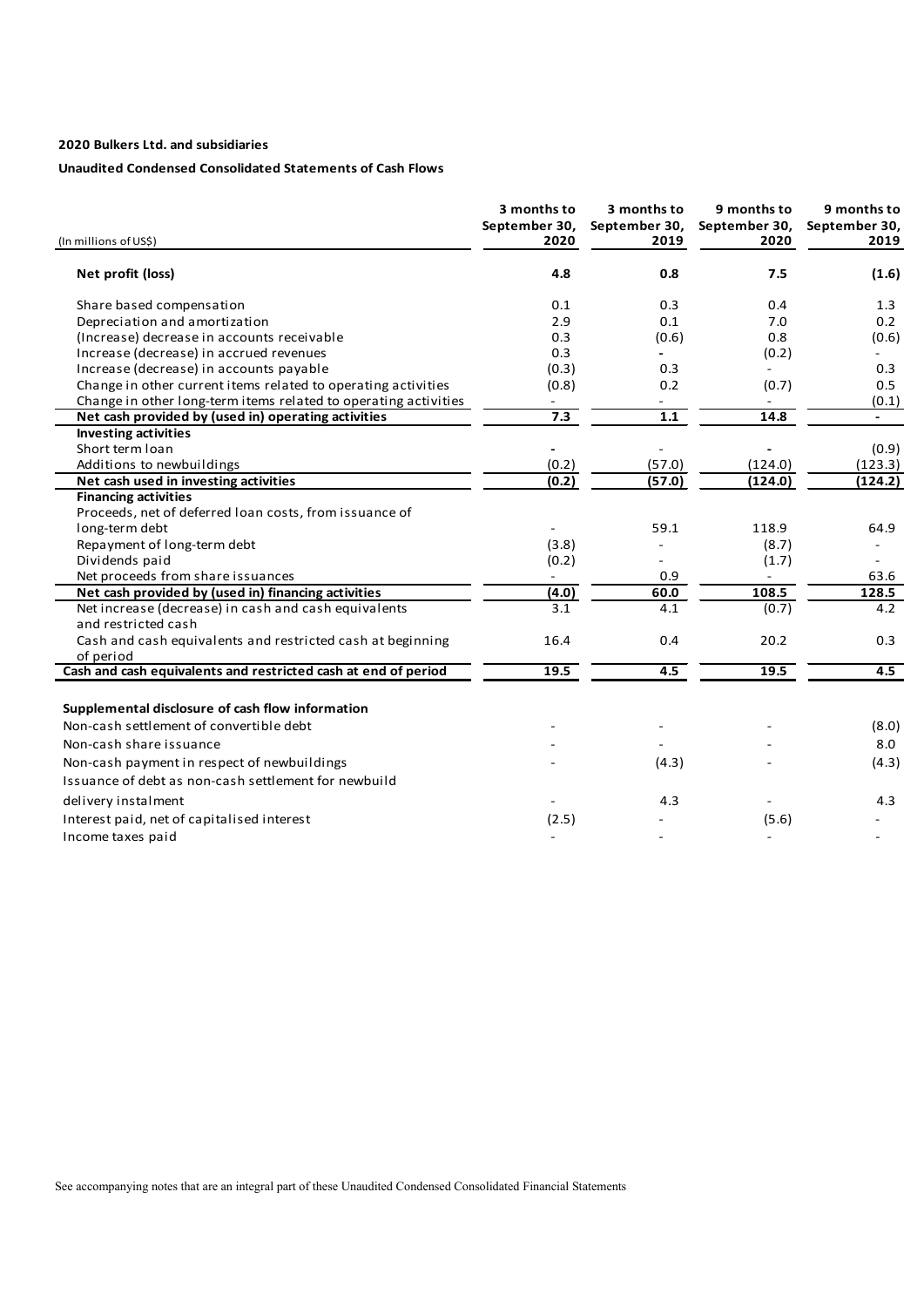# **Unaudited Condensed Consolidated Statements of Changes in Shareholders' Equity**

|                                                          | Number of<br>shares | Share<br>capital | Additional<br>paid-in<br>capital | Contributed<br>surplus | Other<br>compre-<br>hensive | <b>Retained</b><br>deficit | Total<br>equity |
|----------------------------------------------------------|---------------------|------------------|----------------------------------|------------------------|-----------------------------|----------------------------|-----------------|
| (In millions of US\$, except number of shares)           |                     |                  |                                  |                        | income                      |                            |                 |
| Consolidated balance as of December 31, 2018             | 14 070 906          | 14.1             | 55.1                             |                        |                             | (0.9)                      | 68.3            |
| Issue of common shares                                   | 8 100 000           | 8.1              | 65.1                             |                        |                             |                            | 73.2            |
| Equity issuance costs                                    |                     |                  | (1.6)                            |                        |                             |                            | (1.6)           |
| Other transactions:                                      |                     |                  |                                  |                        |                             |                            |                 |
| Share based compensation                                 |                     |                  | 1.3                              |                        |                             |                            | 1.3             |
| Total comprehensive loss for the period                  |                     |                  |                                  |                        |                             | (1.6)                      | (1.6)           |
| Consolidated balance as of September 30, 2019 22 170 906 |                     | 22.2             | 119.9                            |                        |                             | (2.5)                      | 139.6           |
| Dividends                                                |                     |                  |                                  |                        |                             | (3.0)                      | (3.0)           |
| Share based compensation                                 |                     |                  | 0.3                              |                        |                             |                            | 0.3             |
| Total comprehensive income for the period                |                     |                  |                                  |                        |                             | 1.2                        | 1.2             |
| Consolidated balance as of December 31, 2019             | 22 170 906          | 22.2             | 120.2                            |                        |                             | (4.3)                      | 138.1           |
| Dividends                                                |                     |                  |                                  |                        |                             | (2.4)                      | (2.4)           |
| Transfer                                                 |                     |                  | (15.0)                           | 15.0                   |                             |                            |                 |
| Share based compensation                                 |                     |                  | 0.4                              |                        |                             |                            | 0.4             |
| Total comprehensive income for the period                |                     |                  |                                  |                        | (2.0)                       | 7.5                        | 5.5             |
| Consolidated balance as of September 30, 2020            | 22 170 906          | 22.2             | 105.6                            | 15.0                   | (2.0)                       | 0.8                        | 141.6           |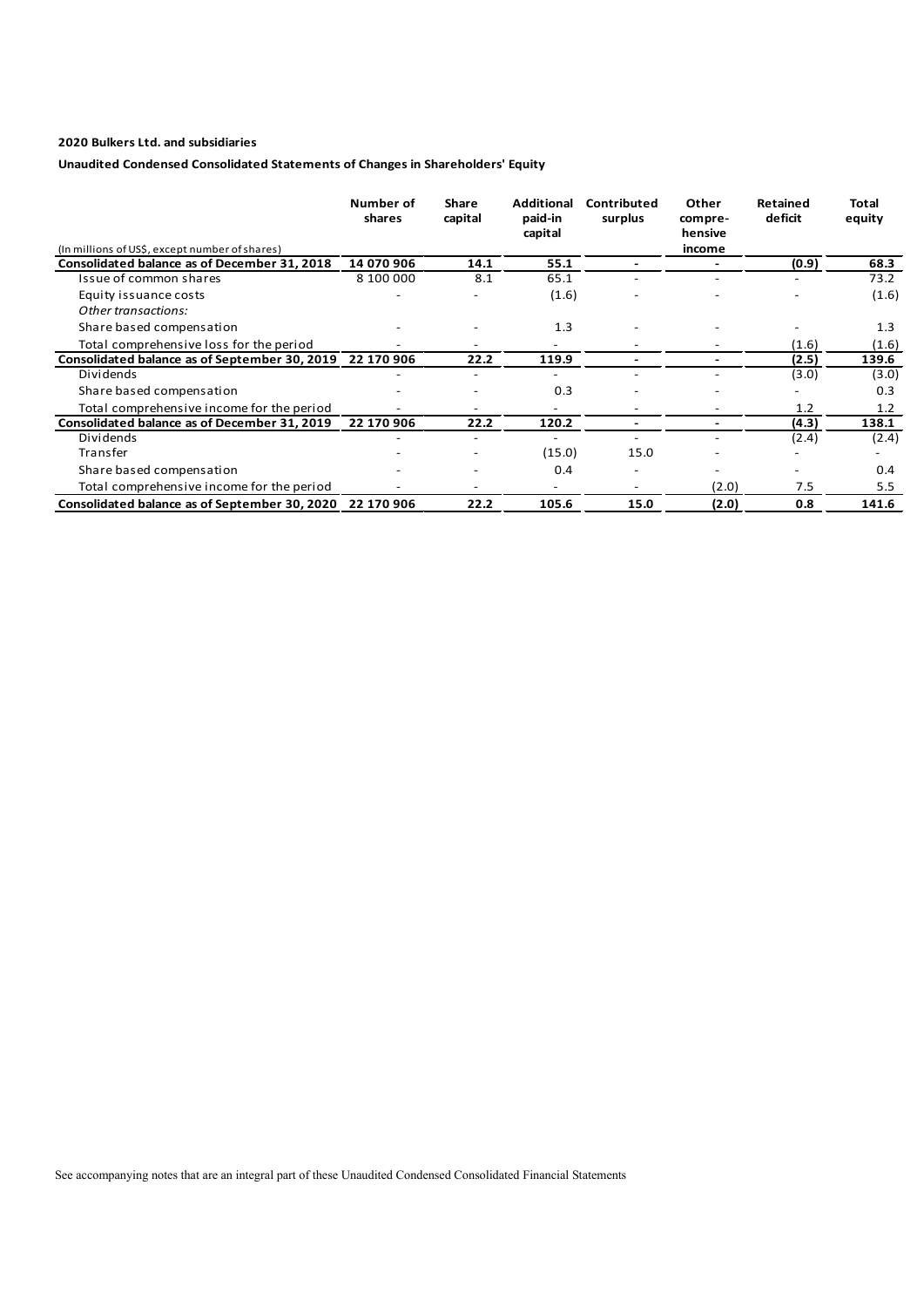# **2020 Bulkers Limited and subsidiaries Notes to the Condensed Consolidated Financial Statements**

# **1. GENERAL INFORMATION**

2020 Bulkers Ltd. (together with its subsidiaries, the "Company" or the "Group" or "2020 Bulkers") is a limited liability company incorporated in Bermuda on 26 September 2017. The Company's shares are traded on Oslo Børs under the ticker "2020".

2020 Bulkers is an international owner and operator of large dry bulk vessels. The Group has eight Newcastlemax dry bulk vessels in operation.

## **Basis of presentation**

Our condensed consolidated financial statements are prepared in accordance with accounting principles generally accepted in the United States of America (U.S. GAAP). The condensed consolidated financial statements include the assets and liabilities of the parent company and wholly-owned subsidiaries. All intercompany balances and transactions have been eliminated upon consolidation.

# **2. ACCOUNTING POLICIES**

The accounting policies adopted in the preparation of the condensed consolidated financial statements are consistent with those followed in the preparation of the Company's consolidated financial statements for the year ended December 31, 2019, except for interest rate hedging and as described in note 3.

## *Interest rate hedging*

The interest rate swaps are recognized at fair value. All the interest rate swaps are designated for hedge accounting. Gains or losses on the hedging instrument are recognized in other comprehensive income (loss), to the extent that the hedge is determined to be effective. All other gains or losses are recognized immediately in the condensed consolidated statements of operations.

The fair values of the interest rate swaps are disclosed in note 14. The fair value of the interest rate swaps is recognized and presented as a current asset or liability for maturity equal to or less than 12 months and a non-current asset or liability for maturity exceeding 12 months.

## **3. RECENTLY ISSUED ACCOUNTING STANDARDS**

## *Adoption of new accounting standards*

In June 2016, the FASB issued ASU No. 2016-13, Financial Instruments-Credit Losses (Topic 326): Measurement of Credit Losses on Financial Instruments, which revises guidance for the accounting for credit losses on financial instruments within its scope. The new standard introduces an approach, based on expected losses, to estimate credit losses on certain types of financial instruments and modifies the impairment model for available-for-sale debt securities. The guidance became effective January 1, 2020, with early adoption permitted. Entities are required to apply the standard's provisions as a cumulative-effect adjustment to retained earnings as of the beginning of the first reporting period in which the guidance is adopted. The adoption, effective January 1, 2020, did not have a material impact on the condensed consolidated financial statements and related disclosures.

ASU 2020-04 Reference Rate Reform (Topic 848) - Facilitation of the Effects of Reference Rate Reform on Financial Reporting. The amendments provide temporary optional expedients and exceptions for applying U.S. GAAP to contracts, hedging relationships, and other transactions affected by reference rate reform if certain criteria are met. The applicable expedients for us are in relation to modifications of contracts within the scope of Topics 310, Receivables, 470, Debt, and Topic 842, Leases. This optional guidance has been adopted prospectively from April 1, 2020.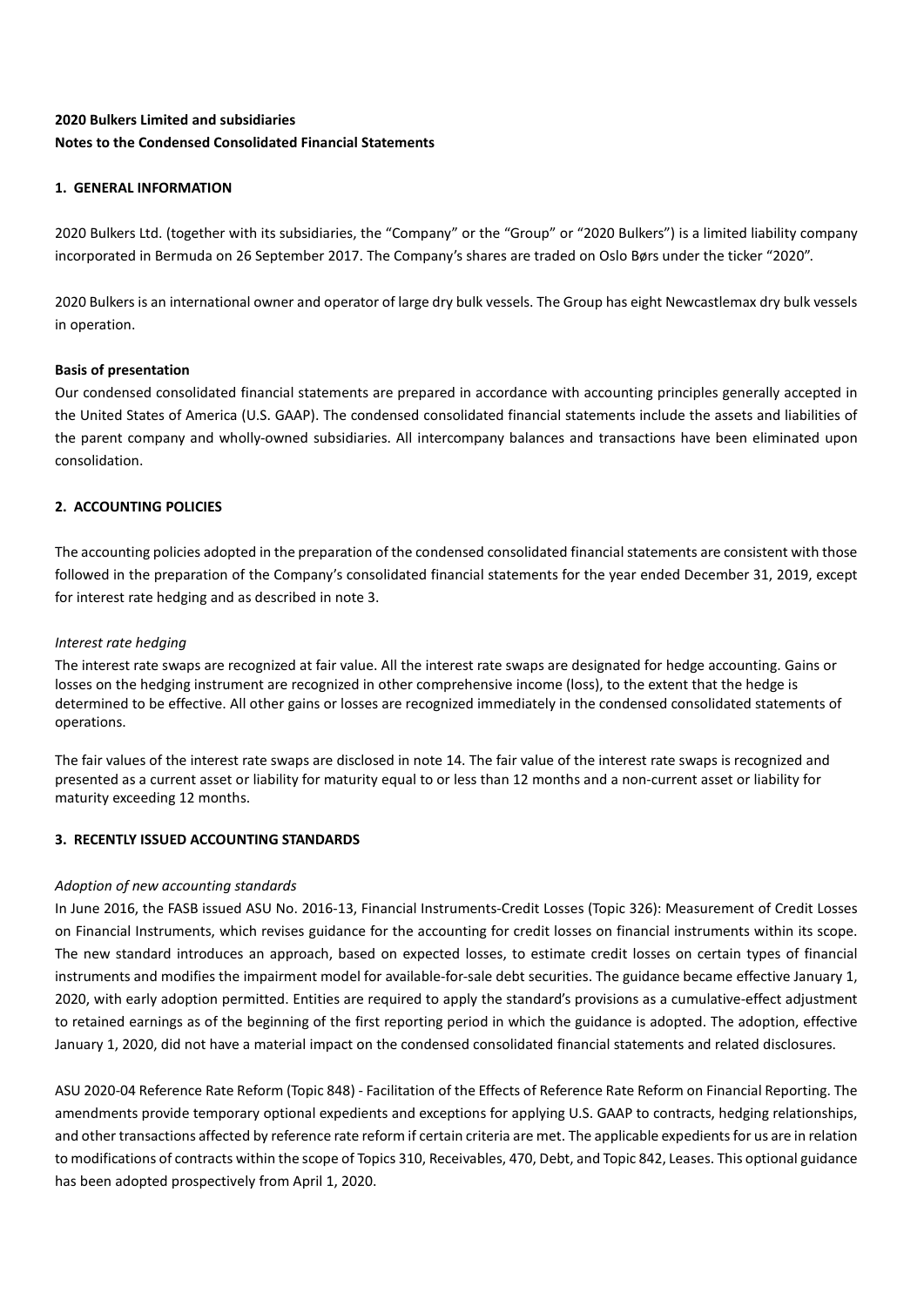ASU 2018-13 Fair Value Measurement (Topic 820): Disclosure Framework-Changes to the Disclosure Requirements for Fair Value Measurement removes some disclosure requirements relating to transfers between Level 1 and Level 2 of the FV hierarchy and introduces new disclosure requirements for Level 3 measurements. Date of adoption was January 1, 2020 and it did not have a material impact on the condensed consolidated financial statements and related disclosures.

## **4. INCOME TAXES**

## **Bermuda**

2020 Bulkers Ltd. is incorporated in Bermuda. Under current Bermuda law, the Company is not required to pay taxes in Bermuda on either income or capital gains. 2020 Bulkers Ltd. have received written assurance from the Minister of Finance in Bermuda that, in the event of any such taxes being imposed, the Company will be exempted from taxation until March 31, 2035.

## **Other jurisdictions**

Our subsidiary in Norway is subject to income tax. The Group does not have any unrecognized tax benefits, accrued interest or penalties relating to income taxes.

## **5. SEGMENT INFORMATION**

Our chief operating decision maker, or the CODM, being our Board of Directors, measures performance based on our overall return to shareholders based on consolidated net income. The CODM does not review a measure of operating result at a lower level than the consolidated group and we only have one reportable segment. Our vessels operate worldwide and therefore management will not evaluate performance by geographical region as this information is not meaningful.

## **6. REVENUES**

The Company recognized revenues from time charter contracts (described in note 9) for Bulk Sandefjord, Bulk Santiago, Bulk Seoul, Bulk Shanghai, Bulk Shenzhen, Bulk Sydney, Bulk Sao Paulo and Bulk Santos in the third quarter of 2020. Trade receivables of US\$0.1 million and accrued revenues of US\$0.2 million were recognized as of September 30, 2020. The Company has invoiced US\$0.8 million to customers which is not earned as of September 30, 2020 and the amount is recognized as other current liabilities.

## **7. INTEREST EXPENSE**

|                                    | 3 months to<br>September 30, | 3 months to<br>September 30, | 9 months to<br>September 30, | 9 months to<br>September 30, |
|------------------------------------|------------------------------|------------------------------|------------------------------|------------------------------|
| (In millions of US dollars)        | 2020                         | 2019                         | 2020                         | 2019                         |
| Interest expense, gross            | 2.8                          | 0.3                          | 7.9                          | 0.3                          |
| Capitalized interest, newbuildings |                              | (0.3)                        | (0.9)                        | (0.3)                        |
| Total                              | 2.8                          | $\overline{\phantom{0}}$     | 7.0                          | $\overline{\phantom{0}}$     |

#### **8. EARNINGS PER SHARE**

|                                                         | 3 months to   | 3 months to   | 9 months to   | 9 months to   |
|---------------------------------------------------------|---------------|---------------|---------------|---------------|
|                                                         | September 30, | September 30, | September 30, | September 30, |
|                                                         | 2020          | 2019          | 2020          | 2019          |
| Basic earnings (loss) per share                         | 0.22          | 0.03          | 0.34          | (0.09)        |
| Diluted earnings (loss) per share                       | 0.22          | 0.03          | 0.34          | (0.09)        |
| Issued ordinary shares at the end of the period         | 22 170 906    | 22 170 906    | 22 170 906    | 22 170 906    |
| Weighted average number of shares outstanding - basic   | 22 170 906    | 22 170 906    | 22 170 906    | 17830832      |
| Weighted average number of shares outstanding - diluted | 22 170 906    | 22 170 906    | 22 170 906    | 17830832      |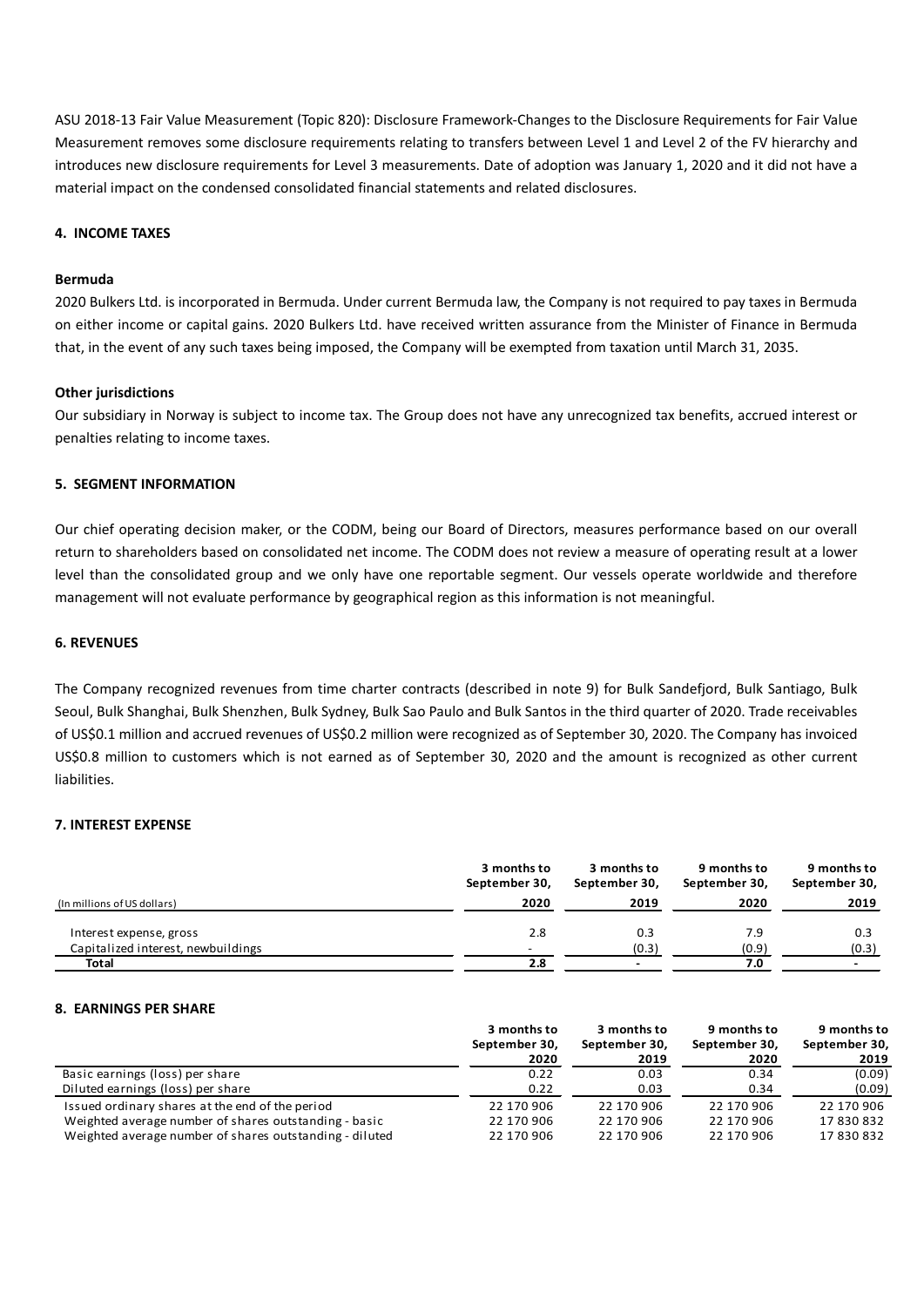## **9. LEASES**

#### *Lessor*

The Company has the following vessels on operating lease contracts:

| Vessel                      | Contract start | Charterer            | Charter expiry                | Gross rate/day, USD                                                                         |
|-----------------------------|----------------|----------------------|-------------------------------|---------------------------------------------------------------------------------------------|
| Bulk Sandefjord 13-Aug-2019 |                | Koch Shipping Aug 22 |                               | 14 378 + scrubber benefit (1 Jun to 31 Dec 2020), index linked + premium + scrubber benefit |
| <b>Bulk Santiago</b>        | 21-Sep-2019    |                      | Koch Shipping Nov 21 - Jan 22 | 19 525 (until 15 Dec 2020), index linked + premium + scrubber benefit                       |
| <b>Bulk Seoul</b>           | 1-Nov-2019     |                      | Koch Shipping Dec 21 - Feb 22 | 22 250 (until 31 Dec 2020), index linked + premium + scrubber benefit                       |
| Bulk Shanghai               | 9-Nov-2019     | Glencore             | Mar - Jun 21                  | l 18 000 + scrubber benefit                                                                 |
| <b>Bulk Shenzhen</b>        | 10-Jan-2020    | Glencore             | Dec 20 - Feb 21               | 21919                                                                                       |
| <b>Bulk Sydney</b>          | 23-Jan-2020    | Koch Shipping Jan 23 |                               | 14002 + scrubber benefit (1 Jun to 31 Dec 2020), index linked + premium + scrubber benefit  |
| <b>Bulk Sao Paulo</b>       | 6-Jun-2020     | Glencore             | May-Jul 23                    | Index linked + premium + scrubber benefit                                                   |
| <b>Bulk Santos</b>          | 18-Jun-2020    | Glencore             | May-Jul 23                    | Index linked + premium + scrubber benefit                                                   |

#### *Lessee*

Effective January 1, 2019, the Company entered into a long-term lease contract for an office in Oslo. This contract was terminated May 1, 2020. Effective January 1, 2020, the Company leased additional office space in Oslo. The right-of-use asset as of September 30, 2020 was US\$0.2 million and the corresponding lease liability was US\$0.2 million. The amortization of right of use assets relating to office lease is presented under Depreciation and Amortization in the condensed consolidated statements of operations.

## **10. VESSELS AND EQUIPMENT, NET AND NEWBUILDINGS**

|                                                   | <b>Newbuildings</b> | <b>Vessels and</b> | Total |
|---------------------------------------------------|---------------------|--------------------|-------|
| (In millions of US\$)                             |                     | equipment, net     |       |
| Cost as of December 31, 2018                      | 68.4                |                    | 68.4  |
| Capital expenditures                              | 189.6               |                    | 189.6 |
| Capitalized interest                              | 1.5                 |                    | 1.5   |
| Transfers to vessels and equipment, net           | (190.0)             | 190.0              |       |
| Cost as of December 31, 2019                      | 69.5                | 190.0              | 259.5 |
| Capital expenditures                              | 122.9               | 0.2                | 123.1 |
| Capitalized interest                              | 0.9                 |                    | 0.9   |
| Transfers to vessels and equipment, net           | (193.3)             | 193.3              |       |
| Cost as of September 30, 2020                     |                     | 383.5              | 383.5 |
| Accumulated depreciation as of December 31, 2019  |                     | 1.2                | 1.2   |
| Depreciation                                      |                     | 7.0                | 7.0   |
| Accumulated depreciation as of September 30, 2020 |                     | 8.2                | 8.2   |
| Balance as of December 31, 2019                   | 69.5                | 188.8              | 258.3 |
| Balance as of September 30, 2020                  |                     | 375.3              | 375.3 |

In January 2020, the Company took delivery of the Bulk Shenzhen, a Newcastlemax dry bulk newbuilding. Upon delivery, the Company paid the delivery instalment of US\$30.4 million and utilized US\$30 million of the term loan facility (see note 13).

In January 2020, the Company took delivery of the Bulk Sydney, a Newcastlemax dry bulk newbuilding. Upon delivery, the Company paid the delivery instalment of US\$30.4 million and utilized US\$30 million of the term loan facility (see note 13).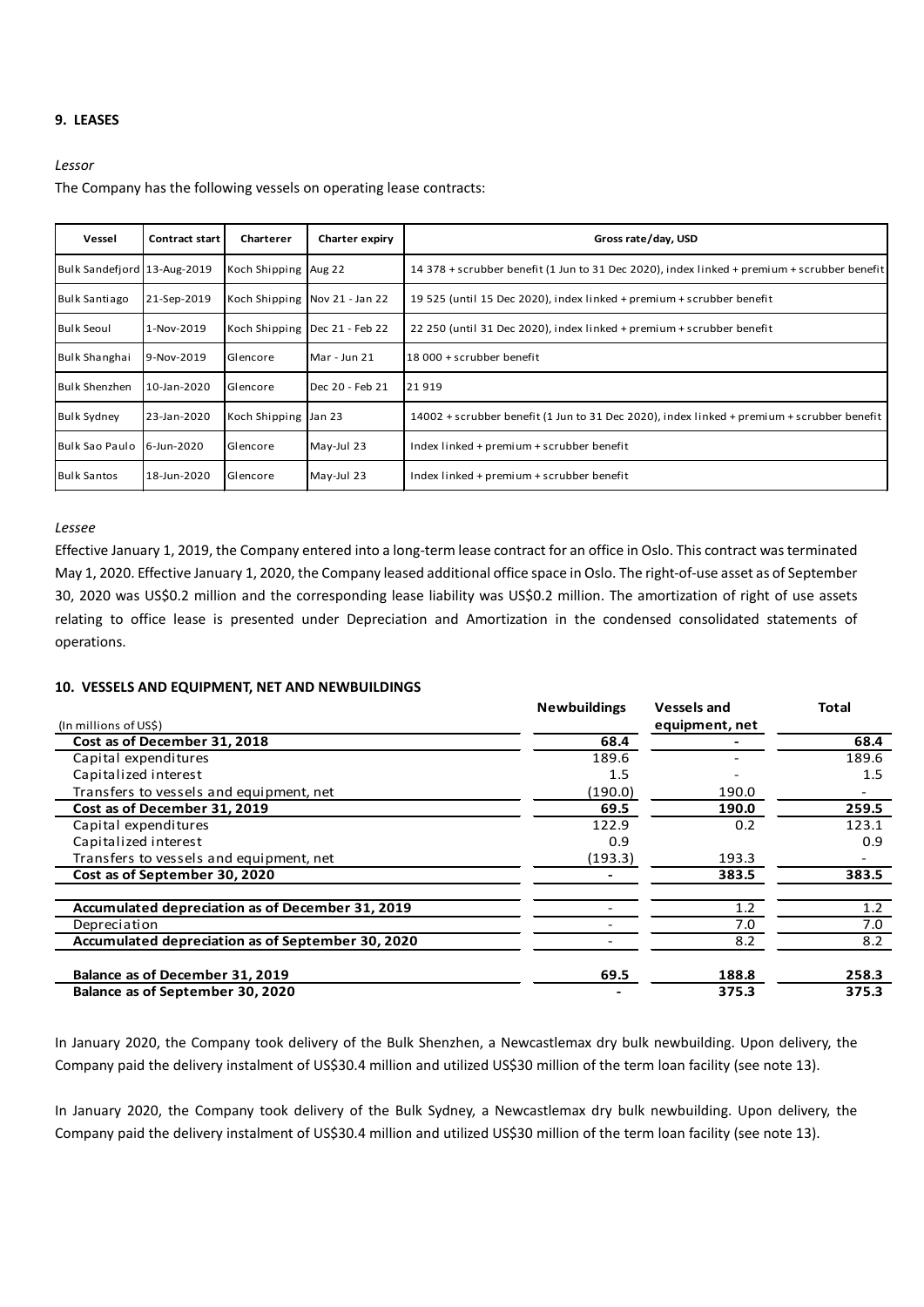In June 2020, the Company took delivery of the Bulk Sao Paulo, a Newcastlemax dry bulk newbuilding. Upon delivery, the Company paid the delivery instalment of US\$30.4 million and utilized US\$30 million of the term loan facility (see note 13).

In June 2020, the Company took delivery of the Bulk Santos, a Newcastlemax dry bulk newbuilding. Upon delivery, the Company paid the delivery instalment of US\$30.4 million and utilized US\$30 million of the term loan facility (see note 13).

## **11. OTHER LONG-TERM ASSETS**

|                       | September 30, | December 31, |
|-----------------------|---------------|--------------|
| (In millions of US\$) | 2020          | 2019         |
| Deferred loan costs   | -             |              |
| Right-of-use asset    | 0.2           | 0.2          |
| <b>Total</b>          | 0.2           | 1.9          |

## **12. RELATED PARTY TRANSACTIONS**

In April 2019, the Company entered into a short-term convertible debt agreement of US\$8.0 million with the shareholders Drew Holdings Ltd., Ubon AS, Titan Credit Master Fund and MH Capital AS (a company owned by Magnus Halvorsen). The convertible debt was converted to shares in the private placement completed on May 23, 2019.

In May 2019, the Company entered into a short-term loan agreement of US\$360.0 thousand with MH Capital AS. The short-term loan was settled as part of MH Capital AS subscription of shares in the private placement completed on May 23, 2019.

In June 2019, the Company provided Magnus Halvorsen an interest-bearing loan of US\$945,827. The current loan balance is US\$0.8 million and is classified as other current assets. The interest-bearing loan is due on December 31, 2020.

In July 2019, the Company signed a Revolving Credit Facility Agreement of US\$5.5 million with Drew Holdings Ltd. The Revolving Credit Facility agreement was cancelled during the fourth quarter of 2019.

## **13. DEBT**

|                                                                       | September 30, | December 31, |
|-----------------------------------------------------------------------|---------------|--------------|
| (In millions of US\$)                                                 | 2020          | 2019         |
| Pledged                                                               |               |              |
| Term Ioan Tranche I ("Bulk Sandefjord"), balloon payment August 2024  | 28.3          | 29.6         |
| Term Ioan Tranche II ("Bulk Santiago"), balloon payment August 2024   | 28.4          | 29.6         |
| Term Ioan Tranche V ("Bulk Shenzhen"), balloon payment August 2024    | 29.2          |              |
| Term Joan Tranche VI ("Bulk Sydney"), balloon payment August 2024     | 29.2          |              |
| Term Ioan Tranche VII ("Bulk Sao Paulo"), balloon payment August 2024 | 29.6          |              |
| Term Ioan Tranche VIII ("Bulk Santos"), balloon payment August 2024   | 29.6          |              |
| Other long term debt                                                  |               |              |
| Vessel financing ("Bulk Seoul")                                       | 39.8          | 41.6         |
| Vessel financing ("Bulk Shanghai")                                    | 39.8          | 41.6         |
| Long-term debt, gross                                                 | 253.8         | 142.4        |
| Less current portion long term debt                                   | (14.8)        | (8.1)        |
| Less deferred loan costs                                              | (4.4)         | (2.3)        |
| Total long-term debt                                                  | 234.6         | 132.0        |

## *Term loan facility*

In February 2019, the Company signed a term loan facility agreement for US\$240 million of bank financing for its newbuilding program. When the Company entered into the sale and leaseback arrangement with Ocean Yield (described below), the Company cancelled two tranches each of US\$30 million. The term loan facility carries an interest of Libor+250 bps, has an 18-year repayment profile for the principle amount and a balloon repayment in August 2024. The term loan facility contains financial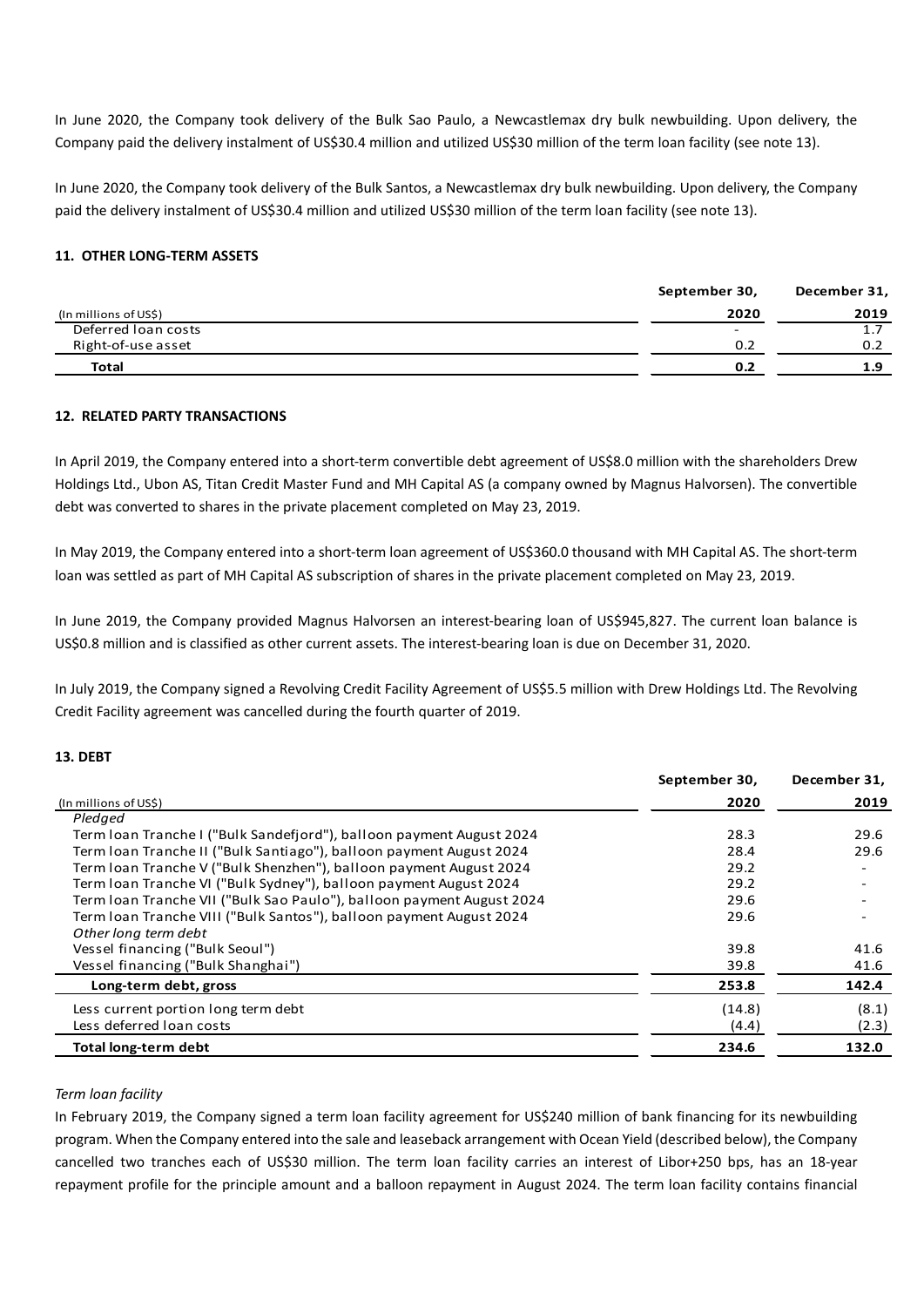covenants for the Group (i) value adjusted equity shall be equal to or higher than 30% of value adjusted total assets, working capital (defined as consolidated current assets minus consolidated current liabilities (excluding current portion of long term debt and subordinated shareholder loans)) shall at all times be no less than US\$0 and free and available cash shall at all times be higher of (a) US\$1.25 million per delivered vessel and (b) 5% of total debt. If a dividend is paid, available cash shall be higher of (a) US\$2.25 million per delivered vessel and (b) 7.5% of total debt on a pro-forma basis after such distribution. As of September 30, 2020, we were compliant with the covenants and our obligations under our term loan facility agreement. The vessels are pledged upon draw down of the loan facility, with cross collateral agreements in place upon each vessel within the term loan facility.

In April 2020, the Company entered into interest rate swap agreements for a notional amount of approximately US\$177 million, effectively securing an all-in interest rate of approximately 3% for the outstanding loan under the term loan facility. The notional amounts in the interest rate swaps have the same amortization profile as the term loan facility.

# *Sale and leaseback arrangement*

In October 2019, the Company entered into a sale and leaseback arrangement with Ocean Yield for its two Newcastlemax vessels, Bulk Seoul and Bulk Shanghai. The vessels were delivered from the yard on 30 October 2019 and 6 November 2019, respectively, and were at delivery sold to Ocean Yield for a price per vessel of US\$42 million, net of a US\$5 million sellers' credit. The vessels have been chartered back to the Company on thirteen years bareboat charters which include a purchase obligation at the end of the respective charter periods and certain options to either sell or acquire the vessels during the charter periods. The bareboat charter hire is US\$6,575 per day plus an adjustment based on LIBOR plus a margin of 450 basis points. Since the Company has purchase obligations at the end of the charter periods, the Company has accounted for the transaction as a financing arrangement. The Company has pledged the shares in the subsidiaries chartering the vessels back from Ocean Yield and issued certain guarantees in line with standard terms contained in sale and leaseback transactions.

The outstanding debt as of September 30, 2020 is repayable as follows:

| (In millions of US\$) |       |
|-----------------------|-------|
| 2020                  | 3.7   |
| 2021                  | 14.8  |
| 2022                  | 14.8  |
| 2023                  | 14.8  |
| 2024                  | 146.4 |
| Thereafter            | 59.3  |
|                       | 253.8 |

## **14. FINANCIAL ASSETS AND LIABILITIES**

## **Foreign currency risk**

The majority of our transactions, assets and liabilities are denominated in United States dollars. However, we incur expenditure in currencies other than United States dollars, mainly in Norwegian Kroner. There is a risk that currency fluctuations in transactions incurred in currencies other than the functional currency will have a negative effect of the value of our cash flows. We are then exposed to currency fluctuations and we may enter into foreign currency swaps to mitigate such risk exposures.

#### **Fair values**

The guidance for fair value measurements applies to all assets and liabilities that are being measured and reported on a fair value basis. This guidance enables the reader of the financial statements to assess the inputs used to develop those measurements by establishing a hierarchy for ranking the quality and reliability of the information used to determine fair values. The same guidance requires that assets and liabilities carried at fair value should be classified and disclosed in one of the following three categories based on the inputs used to determine its fair value: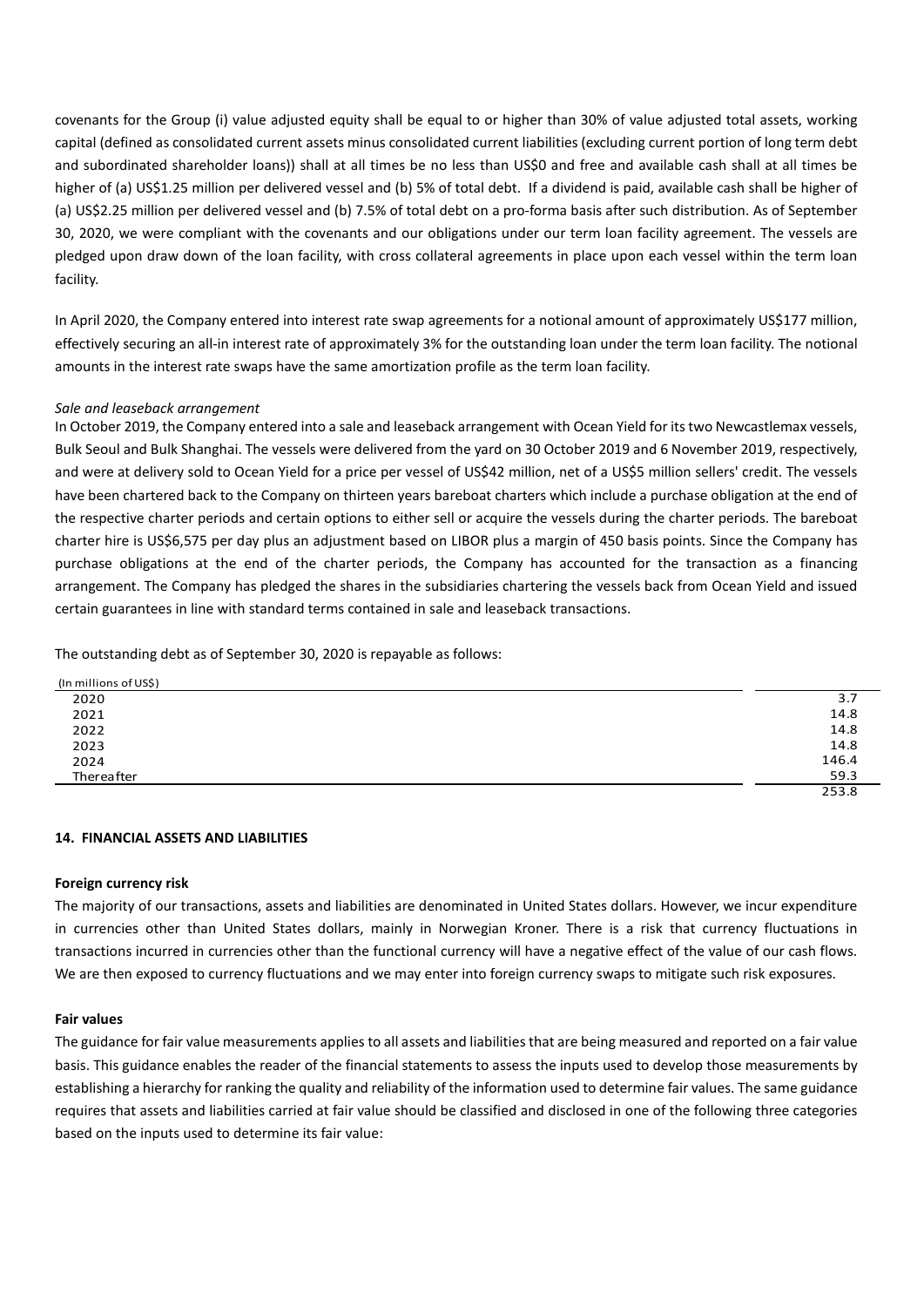Level 1: Quoted market prices in active markets for identical assets or liabilities;

Level 2: Observable market based inputs or unobservable inputs that are corroborated by market data;

Level 3: Unobservable inputs that are not corroborated by market data.

The carrying value and estimated fair value of our cash and financial instruments are as follows:

|           | September 30, | December 31,             |
|-----------|---------------|--------------------------|
| Hierarchy | 2020          | 2019                     |
|           |               |                          |
|           | 19.4          | 20.1                     |
|           | 0.1           | 0.1                      |
|           | 0.3           |                          |
|           |               |                          |
|           | 14.8          | 8.1                      |
|           | 234.6         | 132.0                    |
|           | 1.5           | $\overline{\phantom{0}}$ |
|           | 0.7           | $\overline{\phantom{a}}$ |
|           |               |                          |

\*Fair value of long-term debt is estimated at US\$239.0 million and US\$134.3 million as of September 30, 2020 and December 31, 2019, respectively, as the numbers in the table are presented net of deferred loan costs.

Financial instruments included in the consolidated accounts within 'Level 1 and 2' of the fair value hierarchy are valued using quoted market prices, broker or dealer quotations or alternative pricing sources with reasonable levels of price transparency.

There have been no transfers between different levels in the fair value hierarchy during the periods presented.

## **Concentrations of risk**

There is a concentration of credit risk with respect to cash and cash equivalents to the extent that nearly all of the amounts are carried with Danske Bank. However, we believe this risk is remote, as Danske Bank is an established financial institution.

#### **15. SHARE BASED PAYMENT COMPENSATION**

In January 2019, the Board of Directors established a long-term incentive plan and approved a grant of 740,000 options to employees and directors. Further, 740,000 of the Company's authorized but unissued share capital was allocated for this purpose. The share options will have a five-year term and will vest equally one quarter every six months commencing on June 30, 2019 over a two year vesting period. The exercise price is US\$10.0 and will be reduced with any dividends paid. The total estimated cost is approximately US\$2.1 million and will be expensed over the requisite service period. US\$0.1 and US\$0.4 million have been expensed for the three and nine months ended September 30, 2020, respectively.

## **16. COMMITMENTS AND CONTINGENCIES**

The Company insures the legal liability risks for its shipping activities with Assuranceforeningen SKULD and Assuranceforeningen Gard Gjensidig, both mutual protection and indemnity associations. As a member of these mutual associations, the Company is subject to calls payable to the associations based on the Company's claims record in addition to the claim records of all other members of the associations. A contingent liability exists to the extent that the claims records of the members of the associations in the aggregate show significant deterioration, which result in additional calls on the members.

To the best of our knowledge, there are no legal or arbitration proceedings existing or pending which have had or may have significant effects on our financial position or profitability and no such proceedings are pending or known to be contemplated.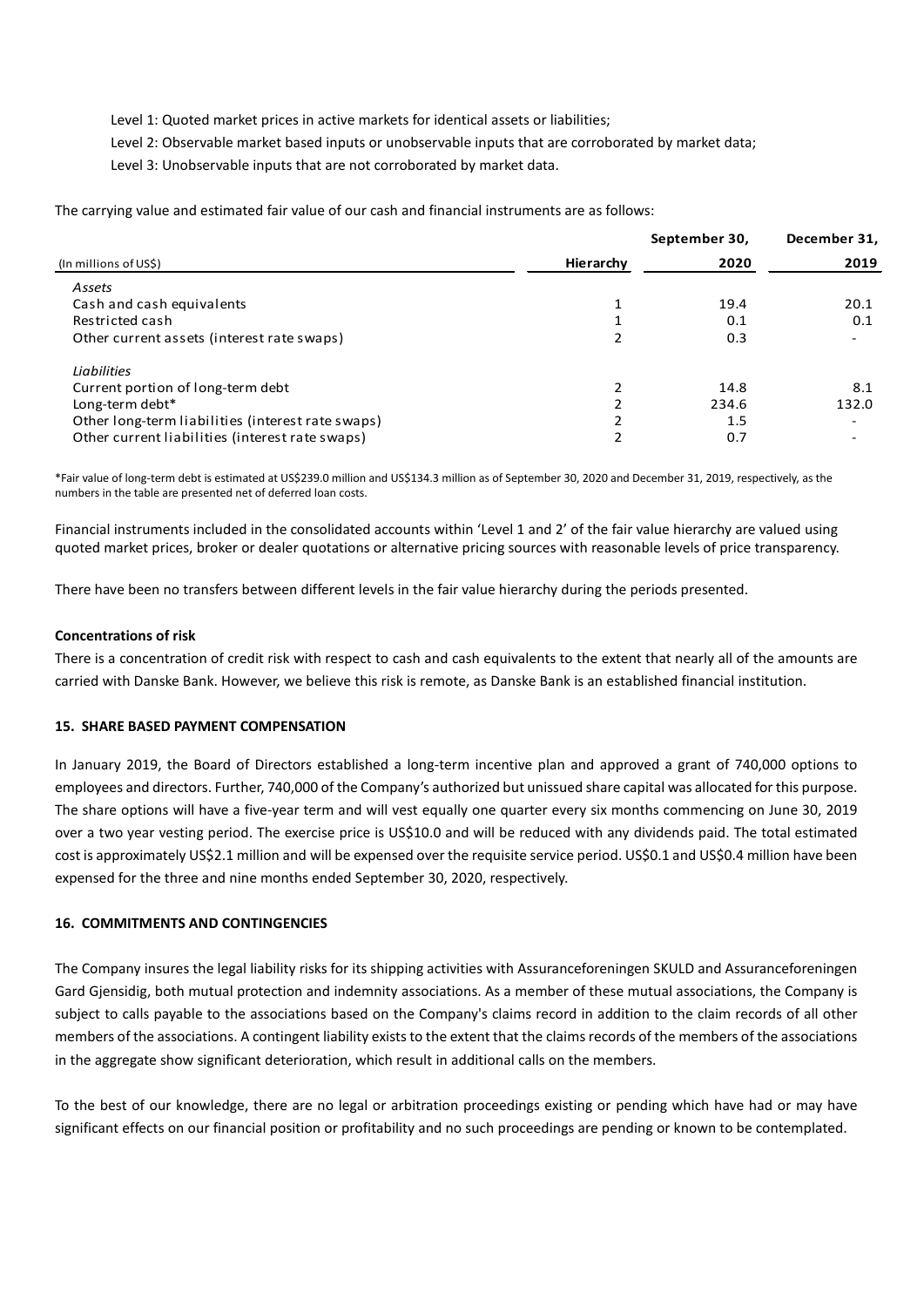# **17. SUBSEQUENT EVENTS**

## *Dividends*

In October 2020, the Company declared a dividend of US\$0.06 per share for September 2020. In November 2020, the Company declared a dividend of US\$0.07 per share for October 2020.

*Listing on Oslo Børs*

On November 2, 2020, the listing of the Company's shares was transferred from Oslo Axess to Oslo Børs.